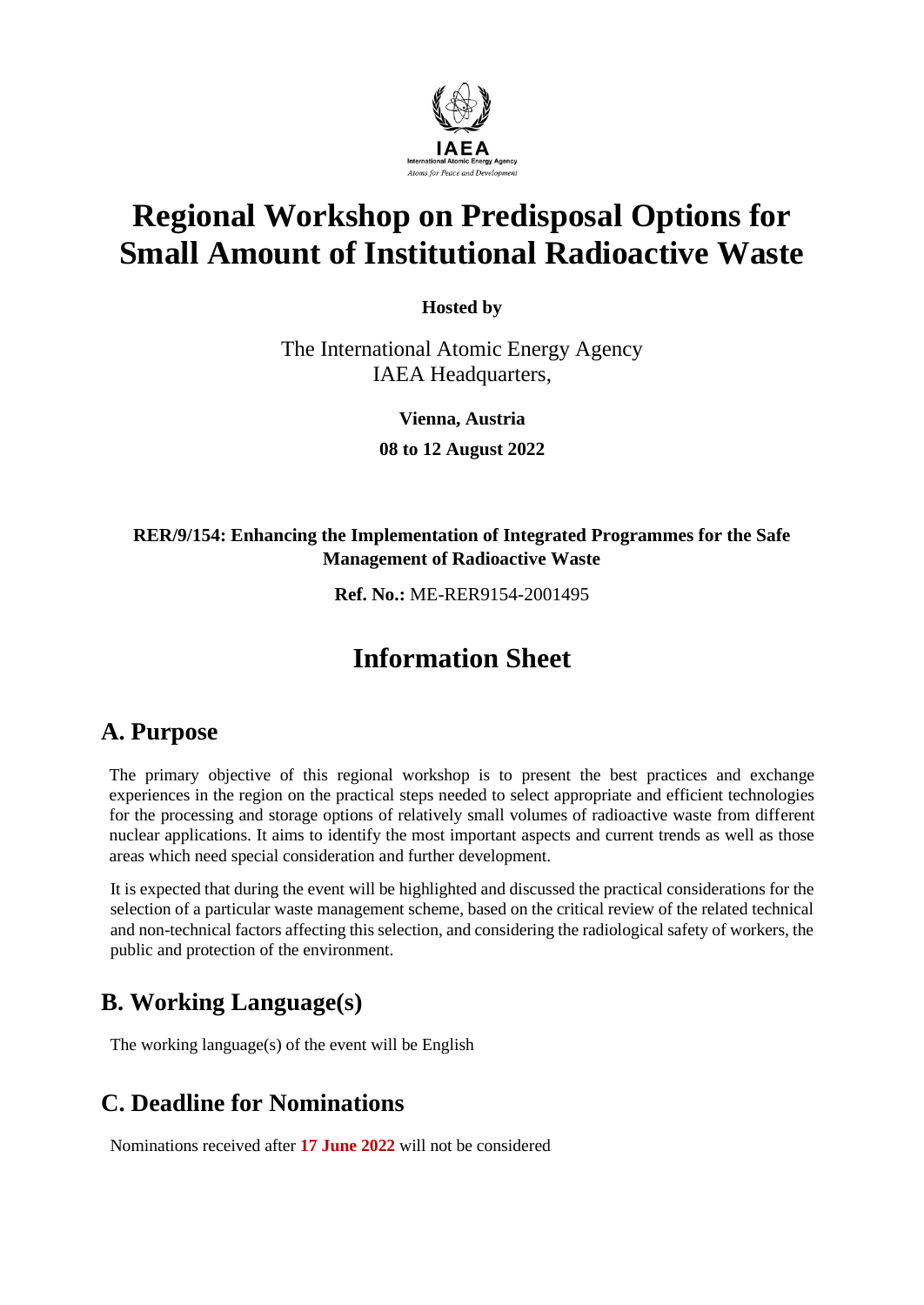#### **D. Project Background**

Radioactive waste is generated in a broad range of activities involving the use of radioactive material in medicine, industry, agriculture, research and education. It is often termed institutional radioactive waste aiming to emphasise that this radioactive waste arises not from power generation. The amount of waste generated from these activities is often limited in volume and activity. Anyhow, specific factors should be considered while managing this waste as the types of facilities concerned and the arrangements for institutional radioactive waste management vary considerably. Furthermore, the types of radioactive waste differ from facility to facility. The nature of the institutional radioactive waste generated in the various activities also varies greatly. Institutional radioactive waste arises as a result of many activities, including research reactors, diagnostic, therapeutic and research applications in medicine; process control and measurement in industry; and numerous uses of radioactive material in agriculture, geological exploration, construction and other fields. The radioactive waste under consideration can be in solid, liquid or gaseous form. Their safe management including processing, storage and disposal must be considered in an integrated manner and on a case by case basis.

Processing of radioactive waste includes any operation that changes the characteristics of waste, including pre-treatment, treatment and conditioning. In the absence of a disposal facility or at least a clear strategy to develop such a facility, their processing could be questionable, while their safe storage until disposal facilities are available could be a better alternative. Storage of radioactive waste involves maintaining the radioactive waste such that retrievability is ensured and confinement, isolation, environmental protection and monitoring are provided during storage period. Sharing good operating practices of both processing and storage facilities are of significant importance for safe management of institutional radioactive waste. This workshop aims to provide a forum to Member State's representatives involved in institutional radioactive waste management, and enable collection and sharing of latest operational practice in processing and storage of institutional radioactive waste.

#### **E. Expected Outputs**

The workshop is intended to share the operating practices and lessons learned in terms of institutional radioactive waste processing, or storage technologies and facilities. It aims to advise countries having small amount of radioactive waste from institutional applications, on how to effectively create an infrastructure for their safe management. An important output is also that participants will gain a better understanding of the most important aspects and current trends of waste management, as well as those areas which need special consideration and further development.

#### **F. Scope and Nature**

The five-day workshop will include overview lectures on the basic aspects of the radioactive waste management, the specific steps to be considered with the waste streams and inventories, the pre-requisites for planning and building a comprehensive radwaste waste management system. Relevant case-studies and practical exercises will be followed by Q&A sessions to create an open forum for exchanges and debates.

The workshop will also include participant's presentations outlining Member State experience and issues to emphasize the current status of radioactive waste management infrastructure as well as the planning aspects in their countries (as required under H section).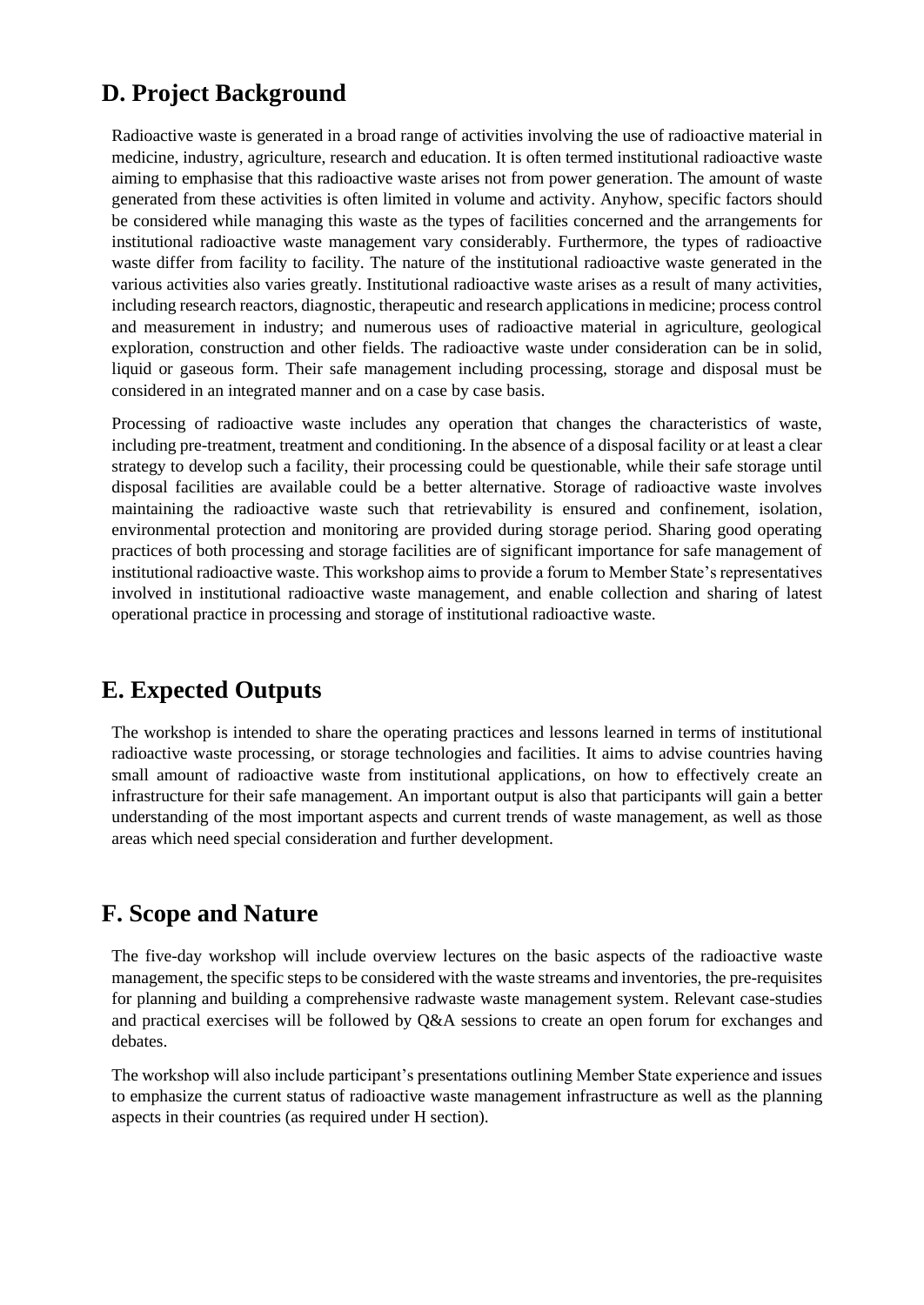#### **G. Participation**

This workshop is open to Member States who are participating in the **RER9154** project: Albania, Armenia, Azerbaijan, Belarus, Bosnia and Herzegovina, Bulgaria, Croatia, Cyprus, Czech Republic, Estonia, Georgia, Greece, Hungary, Kazakhstan, Kyrgyzstan, Latvia, Lithuania, Malta, Montenegro, North Macedonia, Poland, Portugal, Republic of Moldova, Romania, Russian Federation, Serbia, Slovakia, Slovenia, Tajikistan, Turkey, Turkmenistan, Ukraine, and Uzbekistan.

### **H. Participants' Qualifications and Experience**

This workshop is targeted at operators, regulators and decision makers who are managing LILW in both pre-disposal and disposal stages. Preference will be given to candidates having direct involvement in operation of radwaste management facilities, or in regulatory oversight of them, as well as to professionals involved in developing strategies for safe and sustainable radioactive waste management.

Participants must be nominated by the competent National Authority of the Member State and, most specifically, by the Member States' official counterpart for the project.

Please note that participants will be expected to prepare presentations and share information outlining their experience regarding the status of the radioactive waste management system, highlighting the challenges and issues faced. These presentations shall be sent to the workshop Scientific Secretary – Ms Felicia Dragolici [\(F.N.Dragolici@iaea.org\)](mailto:F.N.Dragolici@iaea.org) prior to the workshop start date and will have to respect the following guidelines.

Length: the presentations should not exceed 15 slides.

Contents: the presentations should cover:

- i. Generic aspects of country policies and strategies;
- ii. Sources, types and quantities of institutional radioactive waste;
- iii. Inventory and characterisation aspects;
- iv. Waste minimization, clearance, reuse and recycle;
- v. Processing technologies and facilities (existing/planned);
- vi. Storage and/or disposal facilities for institutional radioactive waste (existing/planned);
- vii. Preservation of relevant information (record keeping);
- viii. Research and development works, if any;
- ix. Collaboration, integration and stakeholder aspects;
- x. Challenges to be addressed at national level and areas where technical support is needed.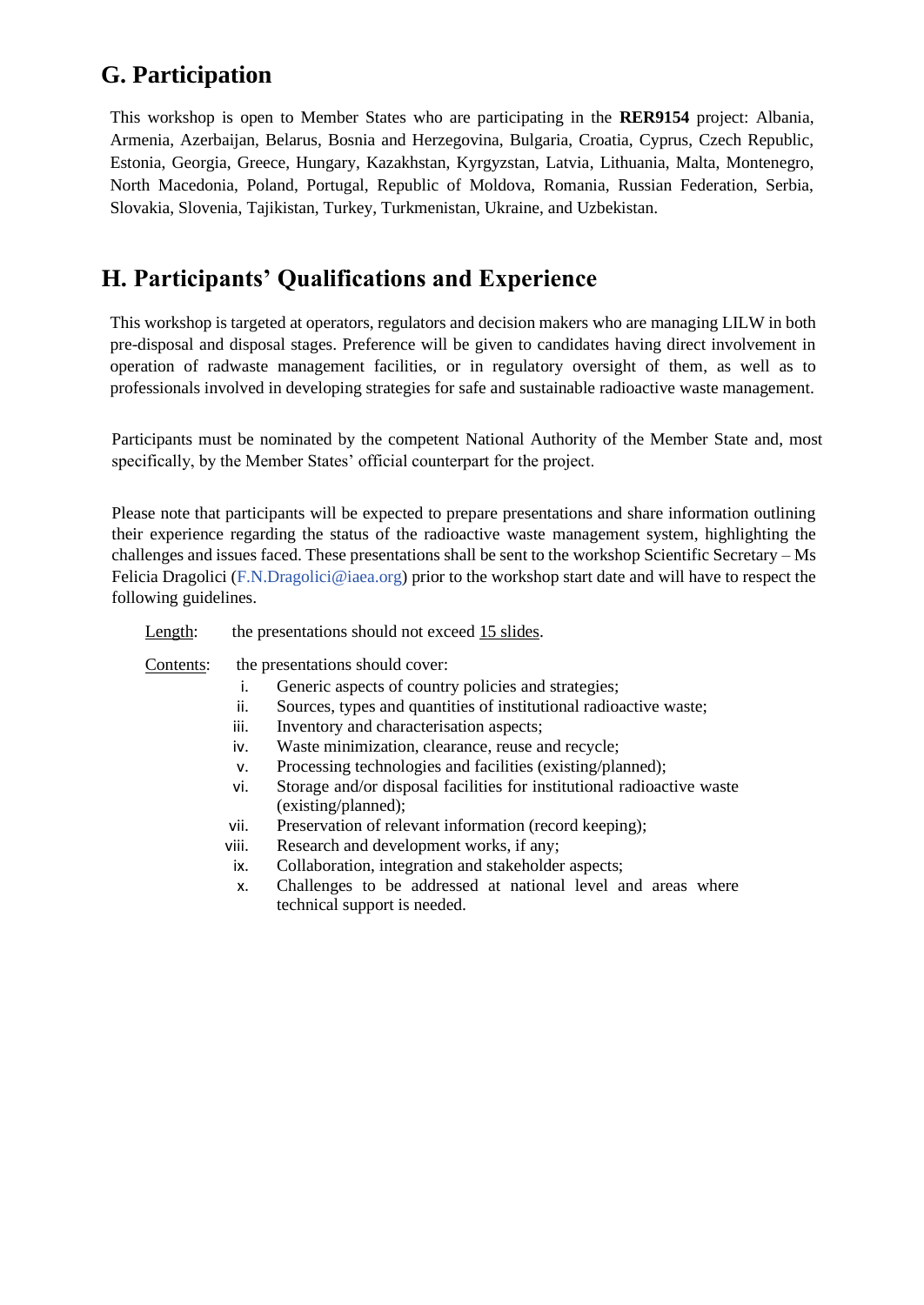## **I. Application Procedure**

Candidates wishing to apply for this event should follow the steps below:

- 1. Access the InTouch+ home page [\(https://intouchplus.iaea.org\)](https://intouchplus.iaea.org/) using the candidate's existing Nucleus username and password. If the candidate is not a registered Nucleus user, she/he must create a Nucleus account [\(https://websso.iaea.org/IM/UserRegistrationPage.aspx\)](https://websso.iaea.org/IM/UserRegistrationPage.aspx) before proceeding with the event application process below.
- 2. On the InTouch + platform, the candidate must:
	- a. Finalize or update her/his personal details, provide sufficient information to establish the required qualifications regarding education, language skills and work experience ('Profile' tab) and upload relevant supporting documents;
	- b. Search for the relevant technical cooperation event (EVT2001495) under the 'My Eligible Events' tab, answer the mandatory questions and lastly submit the application to the required authority.

**NOTE:** Completed applications need to be approved by the relevant national authority, i.e. the National Liaison Office, and submitted to the IAEA through the established official channels by the provided designation deadline.

For additional support on how to apply for an event, please refer to the [InTouch+ Help page.](https://nucleus.iaea.org/sites/intouchplushelp) Any issues or queries related to InTouch+ can be addressed to [InTouchPlus.Contact-Point@iaea.org.](mailto:InTouchPlus.Contact-Point@iaea.org)

Should online application submission not be possible, candidates may download the nomination form for the meeting from the [IAEA website.](https://www.iaea.org/services/technical-cooperation-programme/how-to-participate)

**NOTE:** A medical certificate signed by a registered medical practitioner dated not more than four months prior to starting date of the event must be submitted by candidates when applying for a) events with a duration exceeding one month, and/or b) all candidates over the age of 65 regardless of the event duration.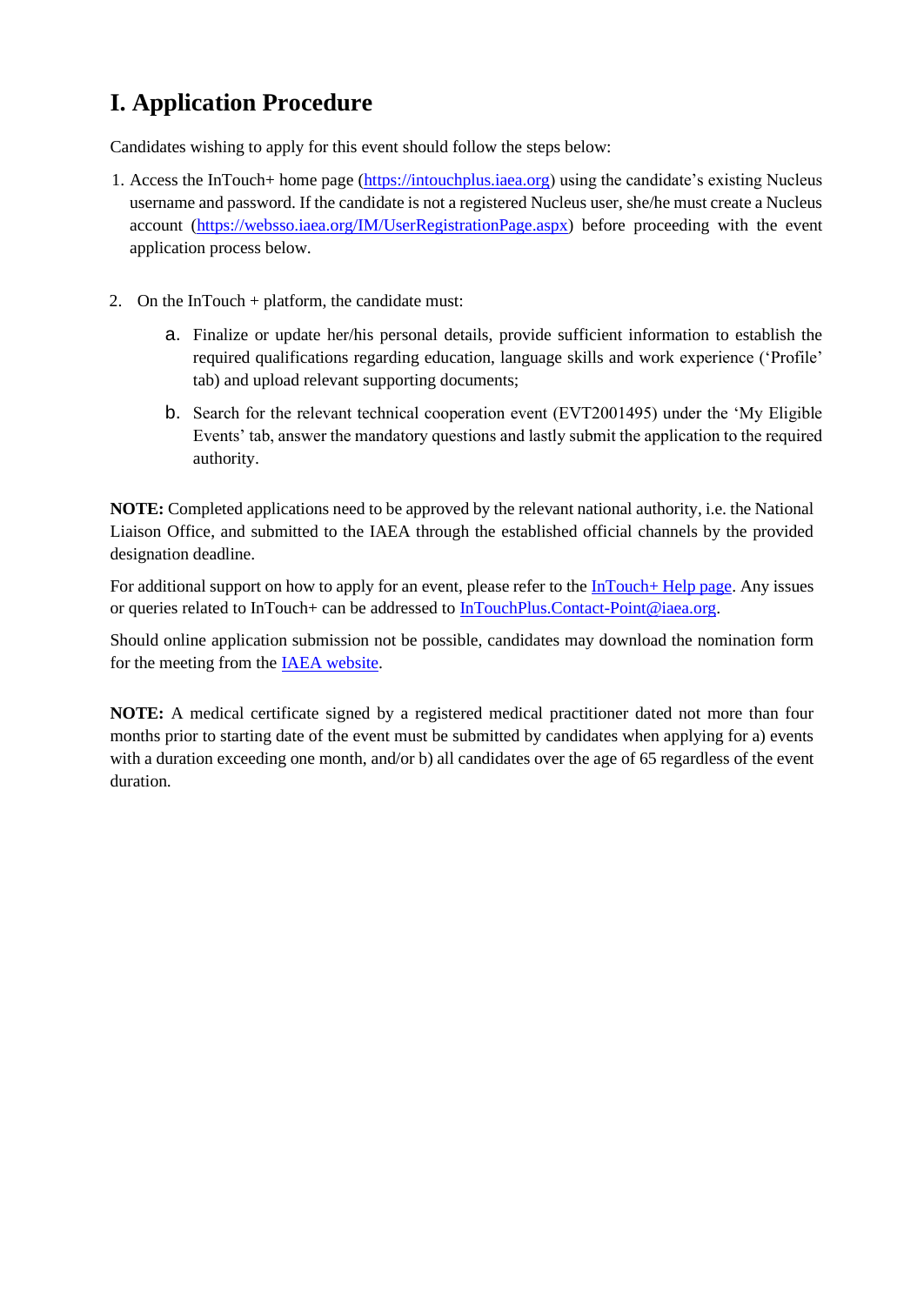### **J. Administrative and Financial Arrangements**

Nominating authorities will be informed in due course of the names of the candidates who have been selected, and will at that time be informed of the procedure to be followed with regard to administrative and financial matters.

Selected participants will receive an allowance from the IAEA sufficient to cover their costs of lodging, daily subsistence and miscellaneous expenses. They will also receive either a round-trip air ticket based on the most direct and economical route between the airport nearest their residence and the airport nearest the duty station through the IAEA's travel agency American Express, or a travel grant, or they will be reimbursed travel by car/bus/train in accordance with IAEA rules for non-staff travel.

#### **K. Disclaimer of Liability**

The organizers of the event do not accept liability for the payment of any cost or compensation that may arise from damage to or loss of personal property, or from illness, injury, disability or death of a participant while he/she is travelling to and from or attending the course, and it is clearly understood that each Government, in approving his/her participation, undertakes responsibility for such coverage. Governments would be well advised to take out insurance against these risks.

#### **L Note for female participants**

Any woman engaged by the IAEA for work or training should notify the IAEA on becoming aware that she is pregnant.

The Board of Governors of the IAEA approved new International Basic Safety Standards for Protection against Ionizing Radiation and for the Safety of Radiation Sources. The Standards deal specifically with the occupational exposure conditions of female workers by requiring, inter alia, that a female worker should, on becoming aware that she is pregnant, notify her employer in order that her working conditions may be modified, if necessary. This notification shall not be considered a reason to exclude her from work; however, her working conditions, with respect to occupational exposure shall be adapted with a view to ensuring that her embryo or foetus be afforded the same broad level of protection as required for members of the public.